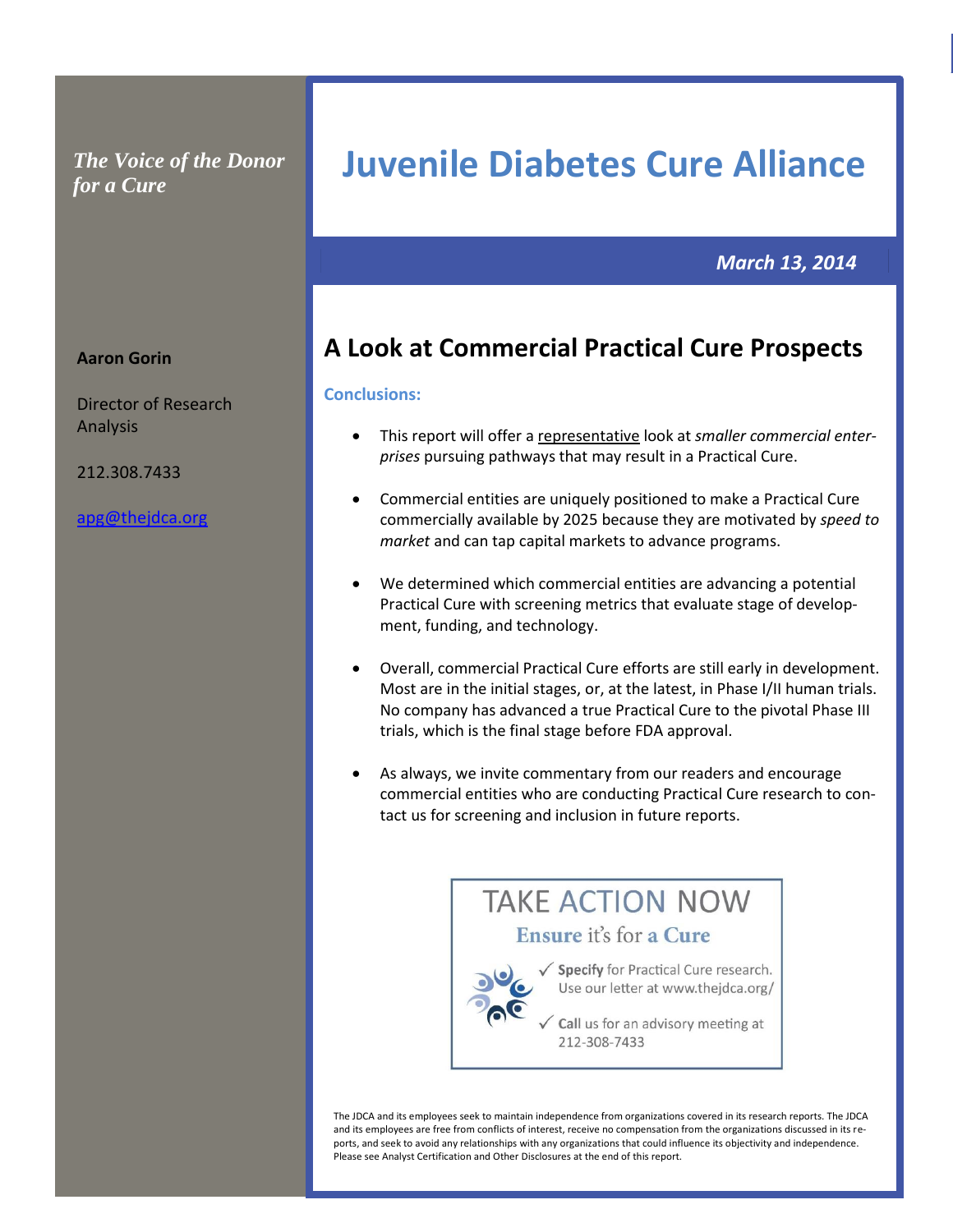### **Commercial Practical Cure Prospects**

This report will profile 13 small to mid-size corporations—both public and private—that are conducting work that could directly or indirectly support a Practical Cure by 2025. Eleven companies are based in the U.S. while the other two are in Israel and Canada. We have organized detailed summaries on each company's research platform, and more critically, stage of development and speed to market. (See the Appendix on pages 4-7 for individual summaries.)

Commercial enterprises differ from the non-profits in their approach to Practical Cure research in terms of funding and motivation. Companies generally approach medical research with the sole goal of commercializing technology to make profits for their shareholders. Larger companies typically have sufficient capital, and have already picked their direction, which focuses more on treatment improvements and less on a Practical Cure. Commercial efforts that do focus on Practical Cure research are uniquely positioned to make a solution commercially available by 2025 because they are motivated by *speed to market*. As opposed to research initiatives funded by non-profit or academic institutions, commercial entities are less tied to annual grant cycles and are more readily able to tap capital to advance research programs.

As seen in the diagram below, the thirteen companies we profiled can be grouped into four Practical Cure approaches (encapsulation, artificial pancreas, stem cell therapy, and pharmacology), plus one "other" category for supporting therapies that are not a standalone Practical Cure. These groups track the segments we laid out in our previous reports.

|                   | <b>Stage of Development</b> |                |                     |                           |                 |  |  |  |  |  |  |  |
|-------------------|-----------------------------|----------------|---------------------|---------------------------|-----------------|--|--|--|--|--|--|--|
|                   | <b>Company/Technology</b>   | <b>Concept</b> | <b>Pre-Clinical</b> | <b>Ready for Clinical</b> | <b>Clinical</b> |  |  |  |  |  |  |  |
| Research Platform | Encapsulation               |                |                     |                           |                 |  |  |  |  |  |  |  |
|                   | Sernova                     |                |                     |                           |                 |  |  |  |  |  |  |  |
|                   | <b>Islet Sciences</b>       |                |                     |                           |                 |  |  |  |  |  |  |  |
|                   | <b>Medical Devices</b>      |                |                     |                           |                 |  |  |  |  |  |  |  |
|                   | Physiologic Devices         |                |                     |                           |                 |  |  |  |  |  |  |  |
|                   | Encapsulife                 |                |                     |                           |                 |  |  |  |  |  |  |  |
|                   | <b>Stem Cell Approaches</b> |                |                     |                           |                 |  |  |  |  |  |  |  |
|                   | SCT                         |                |                     |                           |                 |  |  |  |  |  |  |  |
|                   | ViaCyte                     |                |                     |                           |                 |  |  |  |  |  |  |  |
|                   | Pharmacological             |                |                     |                           |                 |  |  |  |  |  |  |  |
|                   | <b>BioLineRx</b>            |                |                     |                           |                 |  |  |  |  |  |  |  |
|                   | <b>DiaVacs</b>              |                |                     |                           |                 |  |  |  |  |  |  |  |
|                   | $Op-T$                      |                |                     |                           |                 |  |  |  |  |  |  |  |
|                   | Perle Biosciences           |                |                     |                           |                 |  |  |  |  |  |  |  |
|                   | <b>Components to PC</b>     |                |                     |                           |                 |  |  |  |  |  |  |  |
|                   | Senseonics                  |                |                     |                           |                 |  |  |  |  |  |  |  |
|                   | Thermalin                   |                |                     |                           |                 |  |  |  |  |  |  |  |
|                   | <b>Pacific Diabetes</b>     |                |                     |                           |                 |  |  |  |  |  |  |  |

### **Commercial Entities' Progress toward a Potential Practical Cure**

*One key takeaway is that for the most part, many of the companies are still in the developmental stage, meaning that animal testing has been completed, but the products are not yet ready for human trials.* Currently only two of the standalone Practical Cure companies, ViaCyte and Diavacs, are at the point of starting human clinical trials. (Last year we profiled Viacyte as one of six Practical Cure projects in human clinical trials. We will be adding Diavacs to the list for our upcoming report on Practical Cure research in human clinical trials.)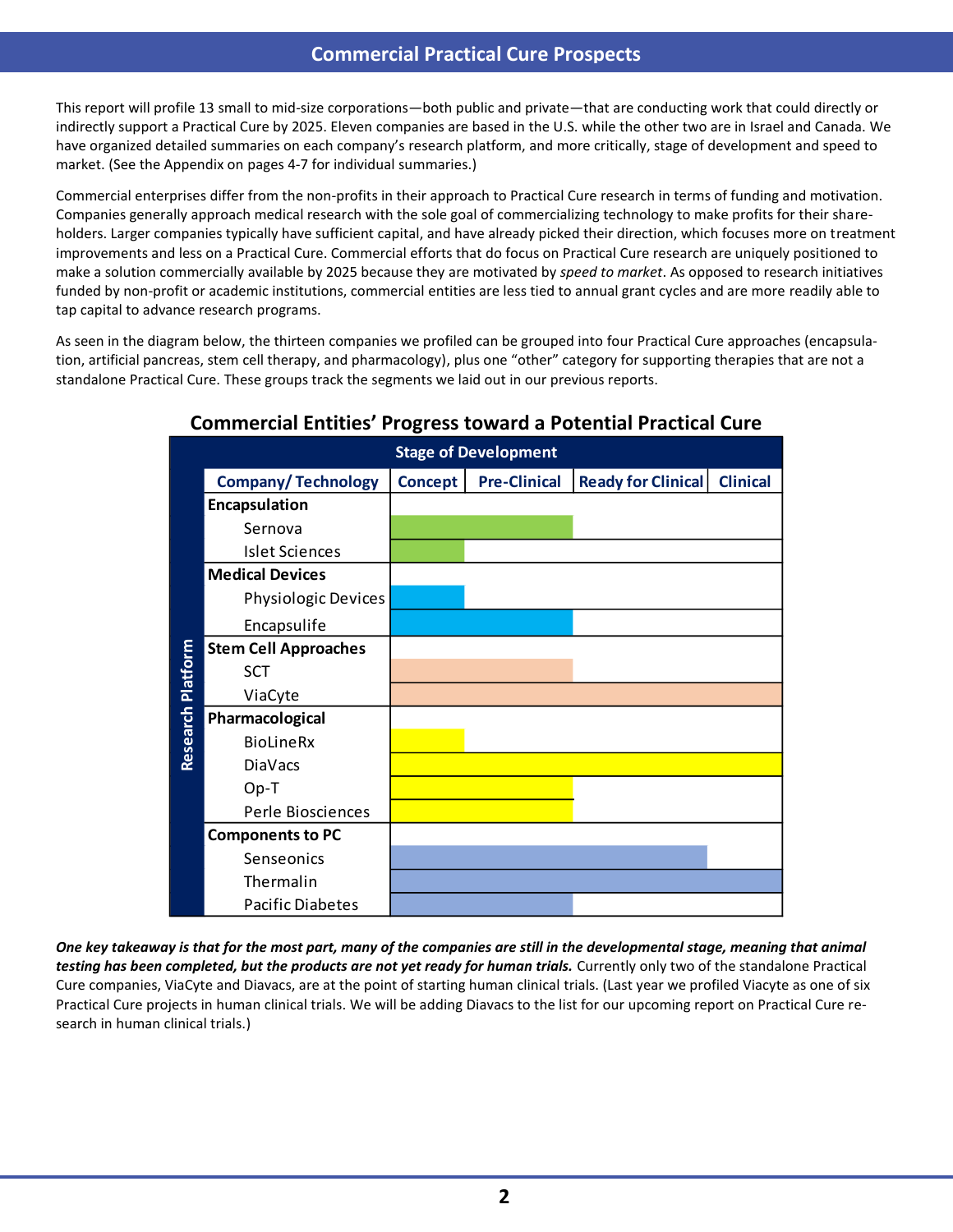### **Practical Cure Screening Test**

To determine which entities have the most attributes of a Practical Cure effort, we screened according to three metrics:

**1. Progress through clinical trials:** As shown in the diagram below, enrollment in human trials is the first clinical phase on the long road to FDA approval and ultimately commercialization. Human trials generally take 5-12 years from Phase I to FDA approval, thus, any product that cannot start dosing in humans by 2019 is unlikely to qualify as a Practical Cure. Generally speaking, it takes a few years from pre-clinical results to human trials, so we view the most likely Practical Cure companies as those *which have already started or already completed preliminary animal testing*. Technologies which have not yet performed animal trials are unlikely to move quickly enough to launch products by 2025.



- **2. Financial backing:** We also believe that having adequate funding and/or a track record of funding support is a useful metric to understand the company's ability to execute its strategic plan and move quickly through trials.
- **3. Entirety of a Cure:** Most importantly, we assess whether, if successful, the company's product would constitute a true "Practical Cure," or if it would only be an incremental benefit, and/or is only intended for certain populations (i.e. prediagnosed, newly diagnosed/honeymooners) and not for all people with established type 1.

The chart below represent screening results from best to worst positioning according to **green**, **yellow**, and **red** respectively, with **grey** as unknown.

|                                                                | <b>Encapsulation</b> |  | <b>Artificial Pancreas</b> |  | <b>Stem Cell</b> |  | Pharmacological |  | <b>Components</b>                                                                                             |  |  |
|----------------------------------------------------------------|----------------------|--|----------------------------|--|------------------|--|-----------------|--|---------------------------------------------------------------------------------------------------------------|--|--|
|                                                                |                      |  |                            |  |                  |  |                 |  | Sernova Islet Sci Phys Dev Encapsulife SCT ViaCyte BiolineRx DiaVacs Op-T Perle Senseonics Thermalin Pac Diab |  |  |
| <b>CLINICAL DEVELOPMENT</b>                                    |                      |  |                            |  |                  |  |                 |  |                                                                                                               |  |  |
| What is the stage of development of your technology?           |                      |  |                            |  |                  |  |                 |  |                                                                                                               |  |  |
| What is the earliest you can dose in humans?                   |                      |  |                            |  |                  |  |                 |  |                                                                                                               |  |  |
| When could you be on the market? in what geographies?          |                      |  |                            |  |                  |  |                 |  |                                                                                                               |  |  |
|                                                                |                      |  |                            |  |                  |  |                 |  |                                                                                                               |  |  |
| <b>FUNDING</b>                                                 |                      |  |                            |  |                  |  |                 |  |                                                                                                               |  |  |
| What is your current funding- how much cash in the bank?       |                      |  |                            |  |                  |  |                 |  |                                                                                                               |  |  |
| How much more capital is needed to get to human trials?        |                      |  |                            |  |                  |  |                 |  |                                                                                                               |  |  |
|                                                                |                      |  |                            |  |                  |  |                 |  |                                                                                                               |  |  |
| <b>TECHNOLOGY</b>                                              |                      |  |                            |  |                  |  |                 |  |                                                                                                               |  |  |
| What is the technology involved?                               |                      |  |                            |  |                  |  |                 |  |                                                                                                               |  |  |
| Who is product intended for (pre-dx, honeymoon, mature t1s)?   |                      |  |                            |  |                  |  |                 |  |                                                                                                               |  |  |
| What will the problem treat? (complications vs. eradication)?  |                      |  |                            |  |                  |  |                 |  |                                                                                                               |  |  |
| What clinical benefit will the technology accomplish?          |                      |  |                            |  |                  |  |                 |  |                                                                                                               |  |  |
| What is the anticipated side effect profile?                   |                      |  |                            |  |                  |  |                 |  |                                                                                                               |  |  |
| What is the anticipated burden of maintenance for the product? |                      |  |                            |  |                  |  |                 |  |                                                                                                               |  |  |

### **Practical Cure Screening Results**

As the chart shows, some progress has been made within each research platform, but the next stage of evolution towards a Practical Cure remains to be seen. The next two years should yield key data to validate the platforms and companies, and we will provide updates as new information becomes available. As always, **we seek input from the community to broaden the list and bring potential Practical Cure work to our attention.**

A forthcoming report on Practical Cure projects in human clinical trials will further review progress by Viacyte and Diavacs. A separate report later in the year will focus on potential Practical Cure efforts by larger companies.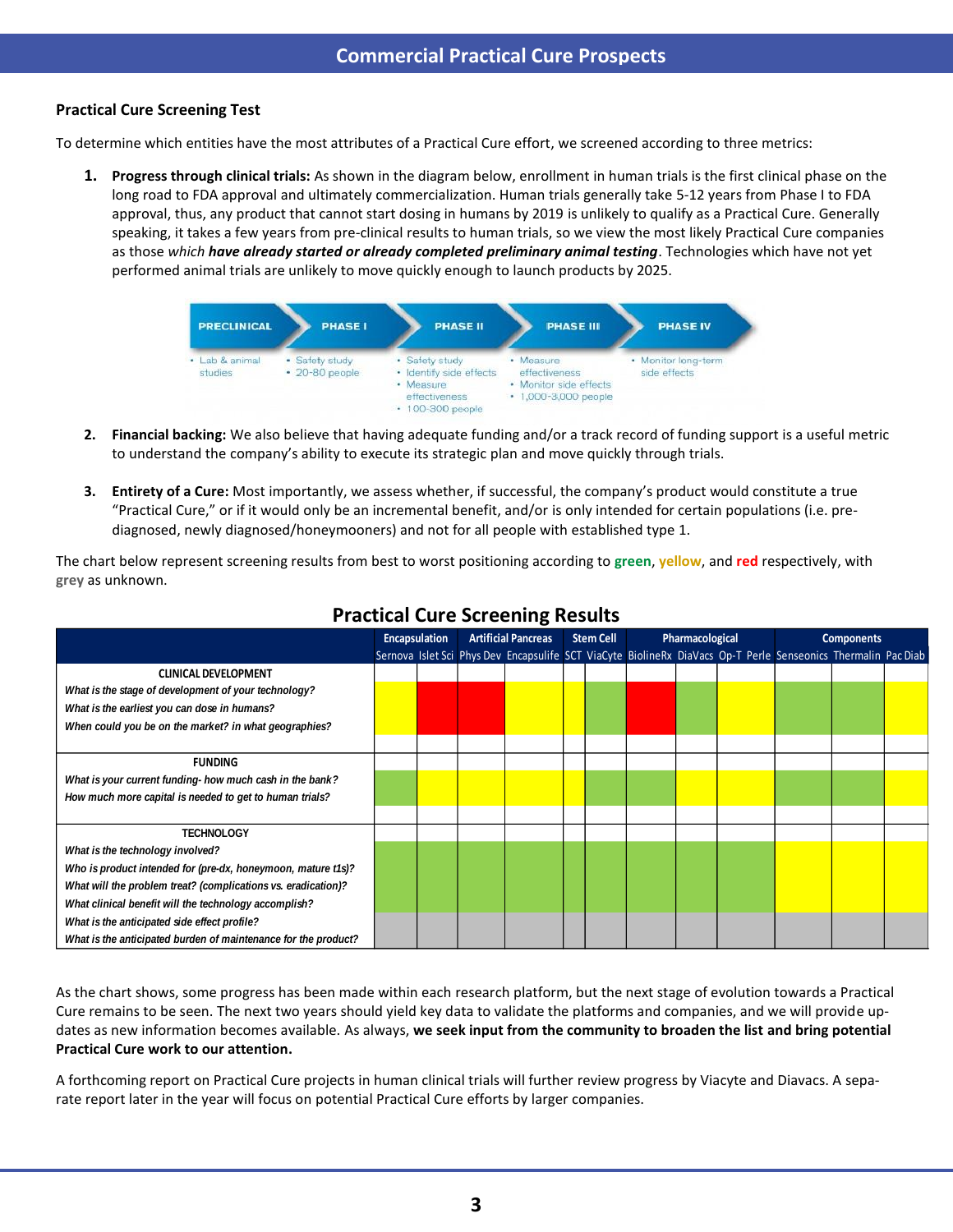### **spects Commercial Practical Cure Prospects APPENDIX**

### **Encapsulation**

#### **Sernova**

**Type:** Public, Canada-based company

**Technology:** Focused on regenerative medicine through a Cell Pouch, an implantable medical device for therapeutic cells. Its first product intends to use proprietary "Sertolin" technology to provide immune protection for islet cells in the Cell Pouch with the goals of reducing exogenous insulin and improving glucose control. The implantation procedure, as currently conceived, would involve cotransplantation of immune-regulatory cells in a site outside the liver.

**Development Progress:** At the Islet Transplantation Association World Congress in 2013, Dr. Shapiro (U of Alberta) presented successful safety data in two patients. The company has now begun enrolling for its Phase I/II study to evaluate safety and efficacy of the Cell Pouch for therapeutic islet transplantation. The study will enroll 20 patients with unstable type 1 diabetes and will follow the standard Edmonton Protocol of immunosuppressants. Results will incorporate three years of follow up.

#### **Islet Sciences**

**Type:** Public, North-Carolina based company

**Technology:** Product portfolio includes products for type 1 diabetes detection, immunotherapy, and islet encapsulation and transplantation. The treatment involves an injection of islet cells protected from the immune system by a novel encapsulation process. Encapsulation technology would surround islet cells with Islet Sciences' highly purified alginate which should reduce chances of inflammation. Islet cells are harvested in vast quantities from pathogen-free pigs (xenotransplantation).

**Development Progress:** Currently in animal testing for lead product, Islet Sciences-P, a vialed suspension of microencapsulated porcine cells for injection into the abdominal cavity. Following animal testing, the company intends to pilot human clinical studies employing Islet Sciences' encapsulation technology in patients with end stage renal disease who have received transplanted kidneys.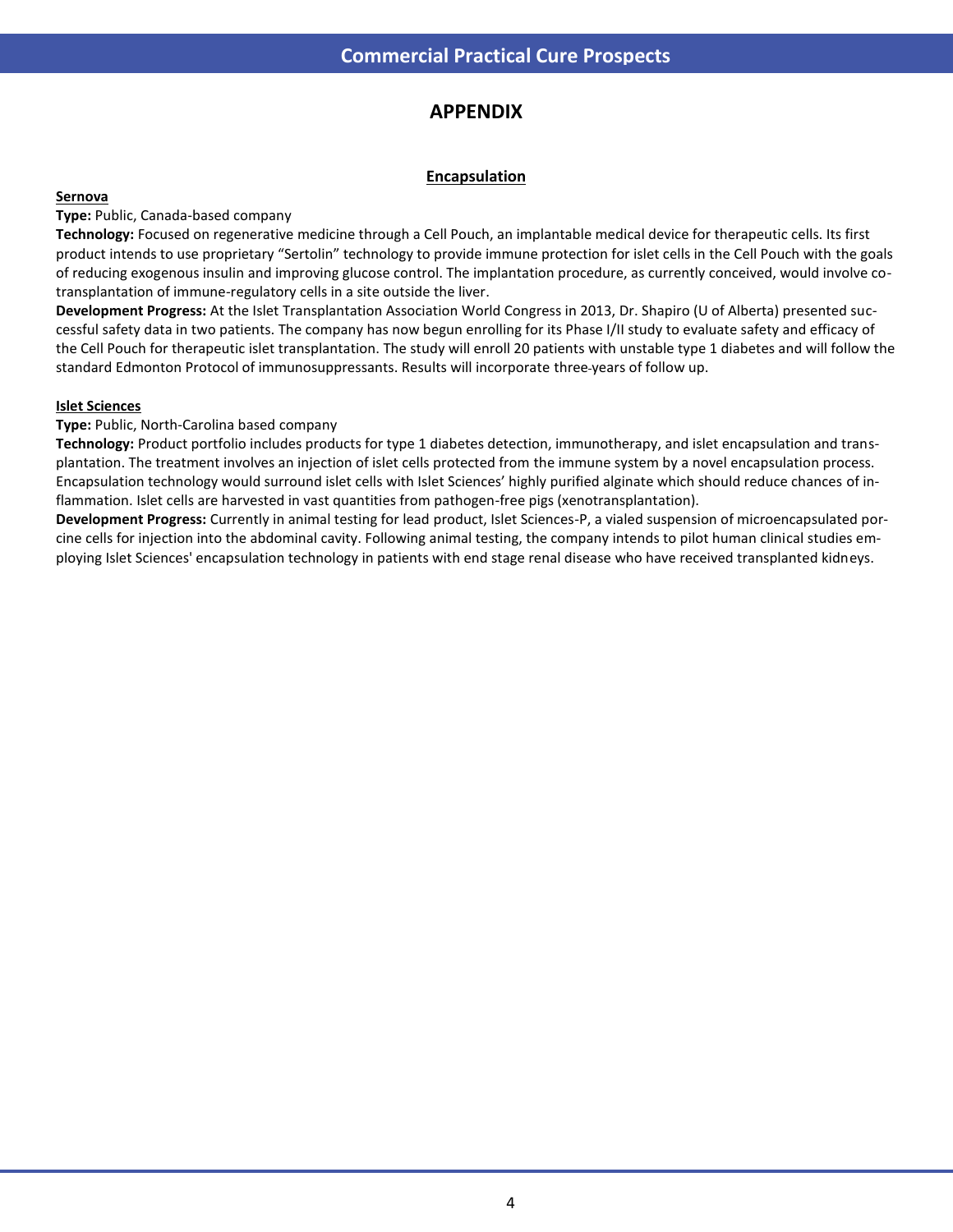### **Commercial Practical Cure Prospects**

### **al Cure Pro Commercial Practical Cure Prospects Medical Device**

#### **Physiologic Devices**

**Type:** Private, California-based company (spun out of the Alfred Mann Foundation)

**Technology:** Developing a fully implanted, closed loop artificial pancreas incorporating insulin delivery. The device is small enough for pediatric use and would control glucose levels automatically. The device may be paired with a fast-acting insulin and rapid sensor readings to anticipate and prevent hypoglycemia day and night.

**Development Progress:** The program is currently conducting a feasibility study in diabetic mice. Completion is expected in 2014. Following this, researchers intend to launch the first phase of human study in a commercial product incorporating a glucose sensor and a new insulin pump in 2015.

#### **Encapsulife**

**Type:** Private, Tennessee-based company

**Technology:** Developing a bio-artificial pancreas. The device will contains tens of thousands of living pancreas islets harvested from pigs or live human donors. These cells would be encased in a polymer capsule, fashioned into a pancake-like patch the size of a halfdollar coin, and implanted under the skin. The device is intended to protect the islets from the autoimmune system, and to stimulate the islets to produce insulin and secrete them like a working pancreas.

**Development Progress:** In 2007, the company presented data in which 9 dogs were successfully treated for seven months. More recently, type 1 was reversed without immunosuppressants in small monkeys. The company is currently set to launch preparations for Phase I human trials.

#### **Stem Cell Approaches**

#### **Viacyte**

#### **Type:** Private, California-based company

**Technology:** Regenerative medicine focused on the goal of technology as a "replacement endocrine pancreas." Relative to type 1 diabetes, Viacyte's lead compound (its VC-01 combination product) intends to integrate PEC-01 cells (a proprietary pancreatic cell derived through differentiation of human embryonic stem cell line) and its Encaptra drug delivery system (a proprietary immuneprotecting and retrievable encapsulation device). The product would be implanted under the patient's skin and then the cells would theoretically produce mature pancreatic cells that would synthesize and secrete insulin and other compounds, thus regulating blood glucose.

**Development Progress:** Viacyte has a Pre-clinical results in mice that were treated for up to a year, showing sufficient blood glucose control while on the product. The company has received significant funding from the JDRF, venture capital funds, and the state of California. Viacyte is currently planning to initiate the Phase I trial in the first half of 2014.

#### **SymbioCellTech (SCT)**

#### **Type:** Private, Utah-based company

**Technology:** Focused explicitly on creating a "Practical Cure" for type 1 via a single injection into the abdomen (peritoneal cavity). The injection would contain a fused cell comprised of a mesenchymal stem cell (MSC) and a Beta Cell. The theory is that the MSC would act as a 'cloaking device' to keep the immune system from recognizing the beta cells, so the fused cell would produce insulin and be protected against the auto-immune attack. SCT plans to grow these B-MSCs in mass quantities in their lab. After injection, the B-MSCs would deliver insulin directly to the liver.

**Development Progress:** Animal data in STZ Diabetic rats as well as STZ-Diabetic mice has shown potential. The company is currently preparing to dose in dogs and then humans. The company is pursuing a veterinary as well as a human approach to market. For humans, the company is targeting its pre-IND meeting with the FDA by year end 2014. If successful, it would start dosing in mid-2016 with the goal of completing human clinical trials by the end of 2019 and being on the market in 2020. The company has raised \$2.5 million to date. It currently requires \$6 million to prepare for human trials, and estimates that its human program would require \$14 million through product launch.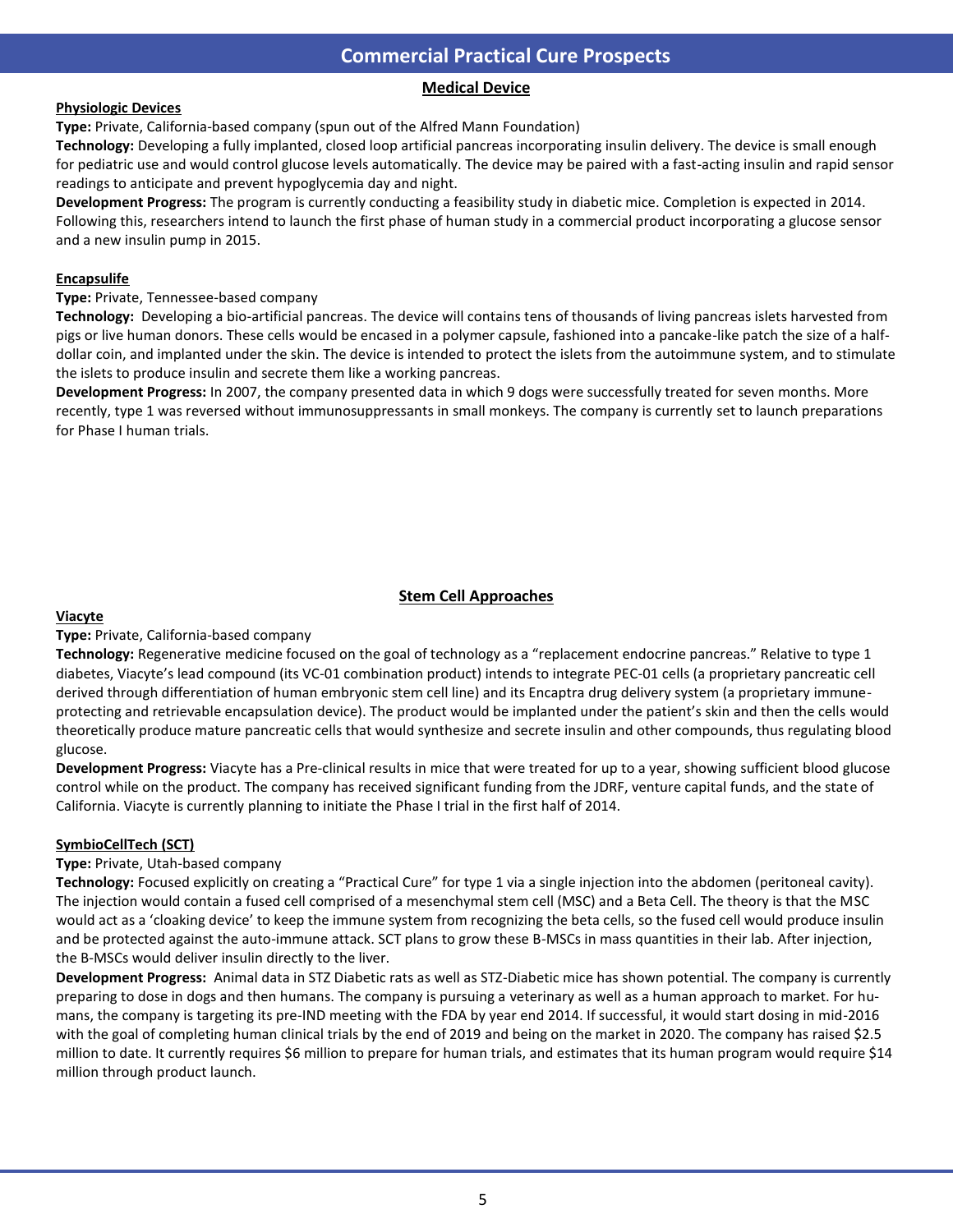### **Commercial Practical Cure Prospects**

### **Pharmacologic Approaches**

#### **BioLineRx**

**Type:** Public, Israel-based company

**Technology:** Announced on January 8 it intends to develop and commercialize a monoclonal antibody called BL-9020 for the treatment of type 1. BioLineRx will be doing the pre-clinical and clinical development of the compound that targets the Natural Killer receptor NKP-46, which has been linked to type 1 diabetes. Specifically, as part of the autoimmune attack, the NKP-46 receptor recognizes pancreatic beta cells, leading to their destruction. Inhibition of Natural Killer cells that are targeted on the pancreas is a potentially novel mechanism which could modify the course of type 1 cure research.

**Development Progress:** The drug is designed to prevent destruction of beta cells. Data in pre-clinical mouse models suggest the compound is effective in the honeymoon period and can preserve surviving cells.

#### **DiaVacs**

#### **Type:** Private, Pennsylvania-based company

**Technology:** Focused on inducing immune tolerance in children who have auto-immune diseases. The company is seeking to reprogram dendritic cells (immune cells that activate immune response) to induce tolerance. The company has perfected the immunology and technology to take a patient's own dendritic cells from their blood, modify the cells, and vaccinate the patient. These modified cells are injected under the skin, where they are absorbed, trafficked to the pancreatic lymph nodes, and thereby induce tolerance. This therapy has been shown to be safe and effective in animal models of type 1, and was also safe when given to type 1 diabetics who have had the disease for 5 years or longer.

**Development Progress:** Researchers have shown initial results that allow for immune tolerance induction in 'honeymoon' stage mouse models. The company's Phase I trial showed the treatment to be safe in 10 patients with a beta cell mass of 0. 4 of the 10 patients saw a reproduction of c-peptide (an indicator of the body's insulin production), indicating potential for immune tolerance even in longstanding type 1 patients. Currently, the company is preparing for its Phase II trial, and is targeting 80 patients in two tranches. First, 10 patients will be dosed this year, and the company intends to present 6 months of outcome data in January of 2015. If the first 10 patients' data is safe, then the company will raise money to proceed with the last 70 patients.

#### **Op-T, Inc.**

**Type:** Private, Colorado-based company

**Technology:** Focused on detection and control of T-cells that contribute to the onset of type 1. They would theoretically bring back normal immune function through a therapeutic peptide that restores levels of a type of T-cells, called Th40. In testing, Th40 cells drastically increased in both humans and NOD mouse model of type 1 diabetes.

**Development Progress:** On the therapeutic side, the peptide has been tested in 400 NOD mice (focusing on early onset/honeymoon), who showed improved islet function and demonstrated that immune cells are not diminished by treatment. The company is preparing to conduct its Phase I study within the next 12-18 months. If the study is successful, Op-T currently targets licensing and/or partnering with Pharma who will complete the approval process and establish distribution.

#### **Perle Biosciences**

**Type:** Private, Maryland-based company

**Technology:** Focused on combining regeneration with immune suppression. The technology is based on the identification of a specific human regulatory gene (REG) which can potentially transform human pancreatic ductal tissue into new beta cells under certain conditions.

**Development Progress:** The first two human trials (called "Insulin Independence Trial") would use Cyclosporine & Lansoprazole (i.e. a common OTC medicine plus an immune system suppressant). Trials are currently recruiting and enrolling 120 subjects in 2 groups of 60 people for 2 years. The first group will be newly diagnosed type 1 diabetics, while the second group will be long-standing type 1 diabetics.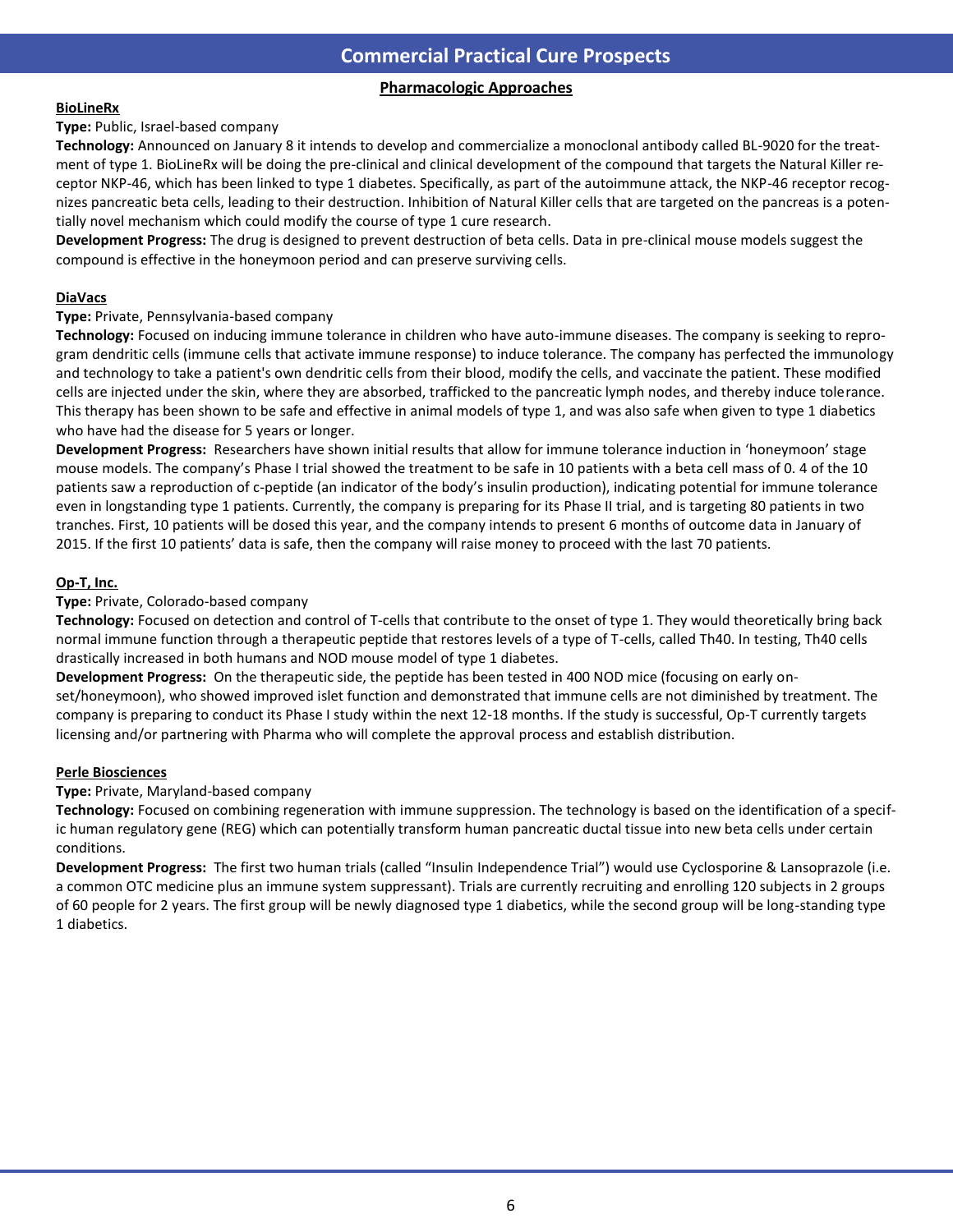## **Potential Components of Practical Cure**

#### **Senseonics**

#### **Type:** Private, Maryland-based company

**Technology:** Developing an implantable continuous glucose monitoring system that is designed to enable accurate, safe, and long term continuous glucose measurement by integrating 3 components: a smart sensor, a smart transmitter, and an app on a smartphone. Relative to current technology (e.g. Abbott Navigator, DexCom G4), Senseonics believes that it has several advantages: better sensor durability (180 days), higher accuracy, no oxygen/electrochemical interference, a more patient-friendly interface (wireless communication & passive telemetry), and less frequent calibration. Potential component of a Practical Cure as part of an Artificial Pancreas.

**Development Progress:** To date, the company has conducted several pilot clinical trials with durations from 30 days to 6 months in the U.S. and internationally. It intends to enroll for its pivotal trial in the U.S. in 2014, which will test 75 patients over 6 months, with data read out by year-end 2014. They will simultaneously go for approval in Europe. If trials proceed, the launch would come in the EU in 2015 with U.S. commercialization in 2016.

#### **Pacific Diabetes Technologies**

#### **Type:** Private, Oregon-based company

**Technology:** Developing an "intelligent infusion set" which intends to combine glucose sensing and insulin delivery in a single consumable, potentially reducing pain, infection risk, and cost. The infusion set would be comprised of a full component suite: needle, sensor, housing, infusion line, electronic module, and monitoring software. Potential component of a Practical Cure when used alongside an Artificial Pancreas.

**Development Progress:** PDT intends to start its animal studies in Q2/2014, and start human trials with its commercial sensor module and insert in Q1/15. If the trial goes well, PDT would conduct EU trials in Q3/15 and file for approval/launch in the EU in Q1/16 and in the US in Q1/17.

#### **Thermalin**

#### **Type:** Private, Massachusetts-based company

**Technology:** Developing multiple technologies to include ultra-rapid-on/ultra-rapid-off formulations of new insulin analogues, infusion set technologies which further accelerate insulin absorption, insulin formulations which extend the life of an infusion set to a week or more, and ultra-concentrated/ultra-stable insulin designed for the next generation of implantable insulin pumps. The platform technology is principally based around developing new insulin analogues which have shorter signaling and/or are so stable they can be stored inside a body for many months.

**Development Progress:** Its first product, an ultra-concentrated rapid-acting insulin designed to enable miniaturized patch pumps, will enter human clinical studies in the first half of 2015.